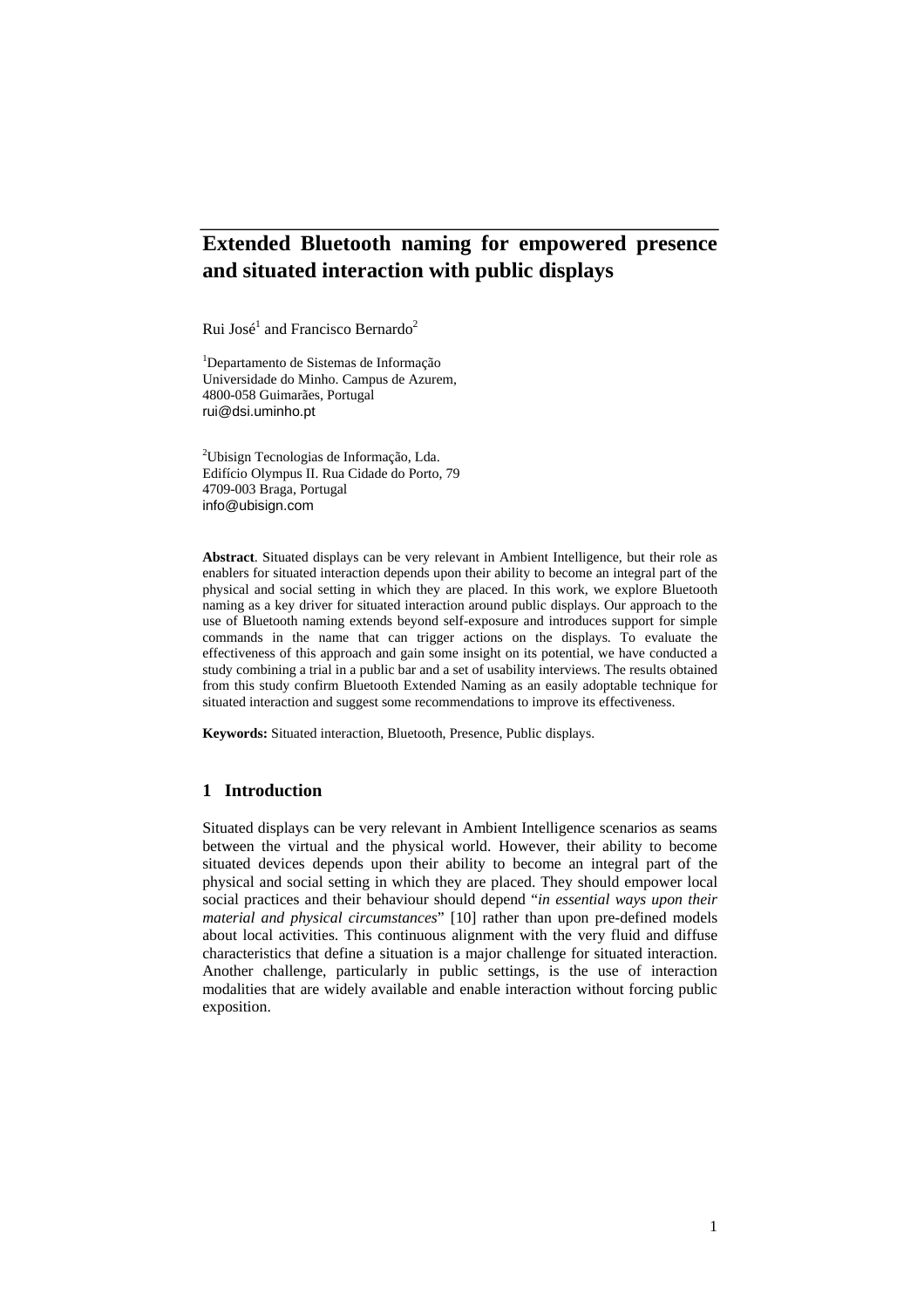#### **1.1 Bluetooth Presence and Naming**

The paradigm of proximity-based discovery and communication enabled by Bluetooth technology is particularly well suited for situated interaction. In this work, we explore the use of Bluetooth naming as a key driver for situated interaction around public displays. Bluetooth devices have a user-defined name, created primarily for defining how Bluetooth devices present to each other, but which can be set and changed quickly. In the discovery process, these names become visible to nearby devices, enabling a simple proximate self-exposure mechanism, which has been enabling an increasingly strong culture around the social uses of Bluetooth naming [4]. Our approach to the use of Bluetooth naming extends beyond self-exposure and introduces Bluetooth Extended Naming as a technique in which the system can recognise parts of the Bluetooth device name as explicit instructions to trigger actions on the displays.

Bluetooth Extended Naming is necessarily a limited technique that does not aim to support any complex interaction dialogues with situated displays. It is however, in its technical simplicity, a promising technique for situated interaction. Firstly, because it has an extremely low entry barrier. Bluetooth is a widely available technology and setting new Bluetooth device names is normally a simple task that can be accomplished with the base functionality of any mobile phone and without the need for any specialist software. This easy availability is of an huge importance in enabling social practices around the technology and represents a major difference to other sensing and interaction approaches that, albeit more sophisticated, require specific hardware or the installation of specialist software in personal devices. Secondly, the use of Bluetooth presence for situated interaction combines very well implicit and explicit forms of interaction, in fact blurring the distinction between them. Simply by having a discoverable Bluetooth device, people are already part of the situation and implicitly engaging with the system. This low bandwidth, but continuous, flow of presence information can be fundamental in the aggregation of situated content for the display and may act as an important catalyser for more explicit forms of interaction. This is what mainly differentiates interactions based on Bluetooth presence from interactions based on SMS, another widely available technology that is also very relevant for situated interaction with public displays.

#### **1.2 Research goals and overview**

Our overall objective is to explore Bluetooth Extended Naming as a technique for situated interaction around public displays. For the purpose of this study, we have refined this objective into the following two key research questions:

- •To what extent can Bluetooth Extended Naming be used effectively as a mechanism for communicating commands for situated interaction?
- •What guidelines should be followed to maximise the efficiency and potential uses of Bluetooth Extended Naming?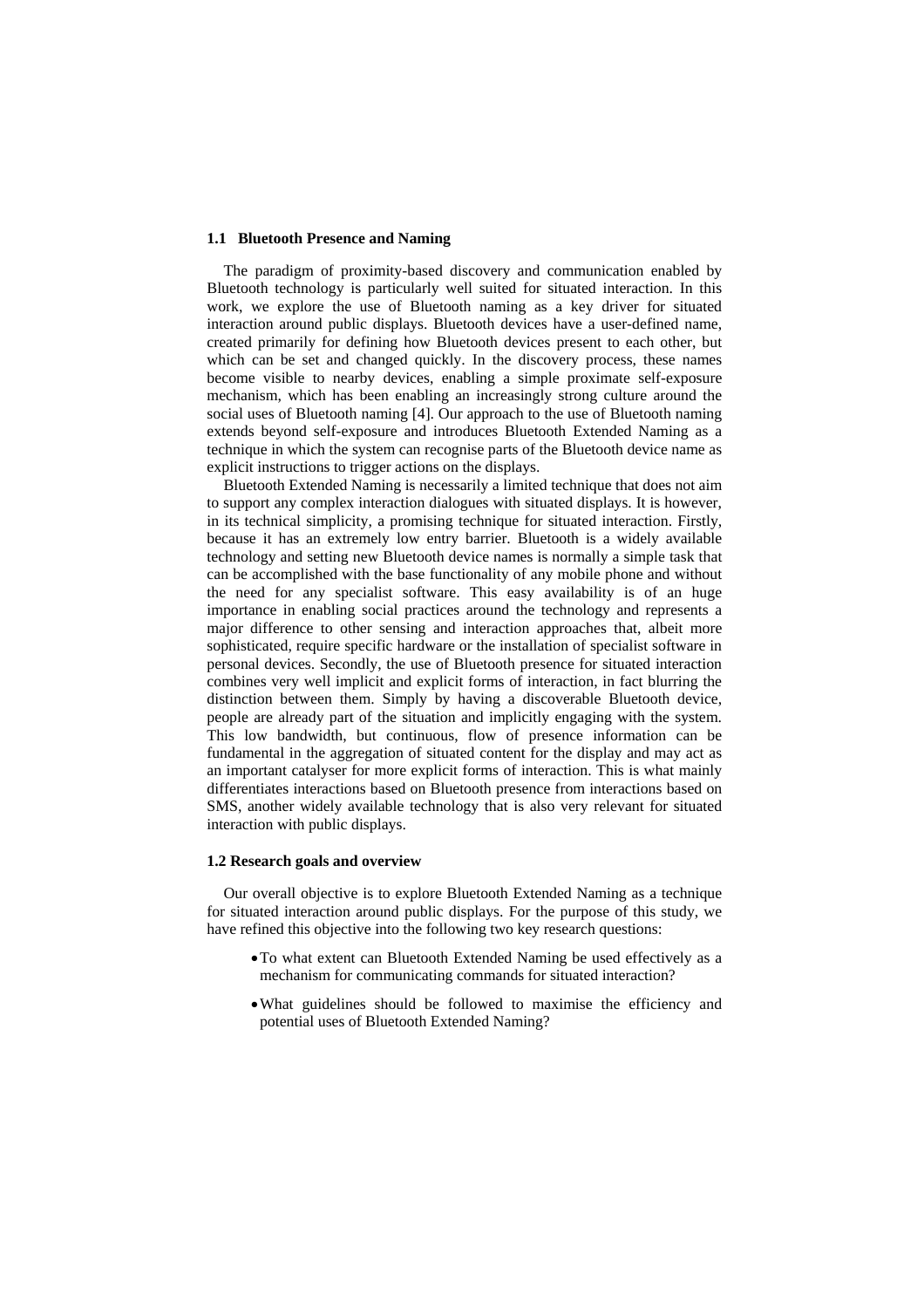Our concern in this study is only with the effectiveness of the approach, and does not address the motivations and practices associated with the use of Bluetooth Extended Naming.

The methodology we chose combines a trial in a public setting and usability interviews. The trial provides important insight on the practical implementation of the technique and on its usability within the complex set of social phenomena that characterize situated interaction in a public setting. The interviews aim to inform the design with insight on the procedural mechanisms associated with this particular use of Bluetooth naming. The results obtained from this study confirm Bluetooth Extended Naming as an easily adoptable technique for situated interaction and suggest some recommendations to improve its effectiveness.

In the remainder of this paper, we will start by reviewing in Section 2, the most relevant pieces of previous research that relate with our own work. In Section 3 we describe instant places, the system that served as an infrastructure for presence-based situated displays. In Section 4, we describe the trial we deployed in a bar and its results. In Section 5 we outline the main results from the interviews, and finally, in Section 6 we summarise our conclusions.

# **2 Related Work**

The use of Bluetooth scanning has been extensively explored as a mechanism for sensing presence and uncovering all sorts of patterns, such as the familiarity level of the surrounding environment [9], the social situation [8], and more general large-scale reality mining [1]. In this work, we also build on the sensing possibilities enabled by Bluetooth discovery, but we take a different direction. Instead of intending to uncover information about an existing reality, our focus is on the use of Bluetooth naming as a means for empowered self-expression and as an enabler for situated interaction.

The work by Kostakos [5] in the cityware project is based on a platform for capturing mobility traces via Bluetooth scanning and has explored several ways of leveraging that information, including a set of in-situ visualizations providing people with information about current or recent Bluetooth presences. The system uses in-situ presence information as a way to generate content for a Facebook application that lets people associate physical co-presence information with their social network. We explore the opposite direction in that we aim to build on Bluetooth presence to generate situated content for local displays.

The Proactive displays [7] system explores the use of presence as a driver for situated interaction around public displays. The detection of nearby RFID tags triggers the display of profile information about the owner of the tag, promoting occasional encounters between people around the display. However, this type of approach requires a priori definition of individual profiles with associated data and assumes that everyone will be using a particular type of tag. Furthermore, people have a very limited role in the system, which is basically to move around and be detected.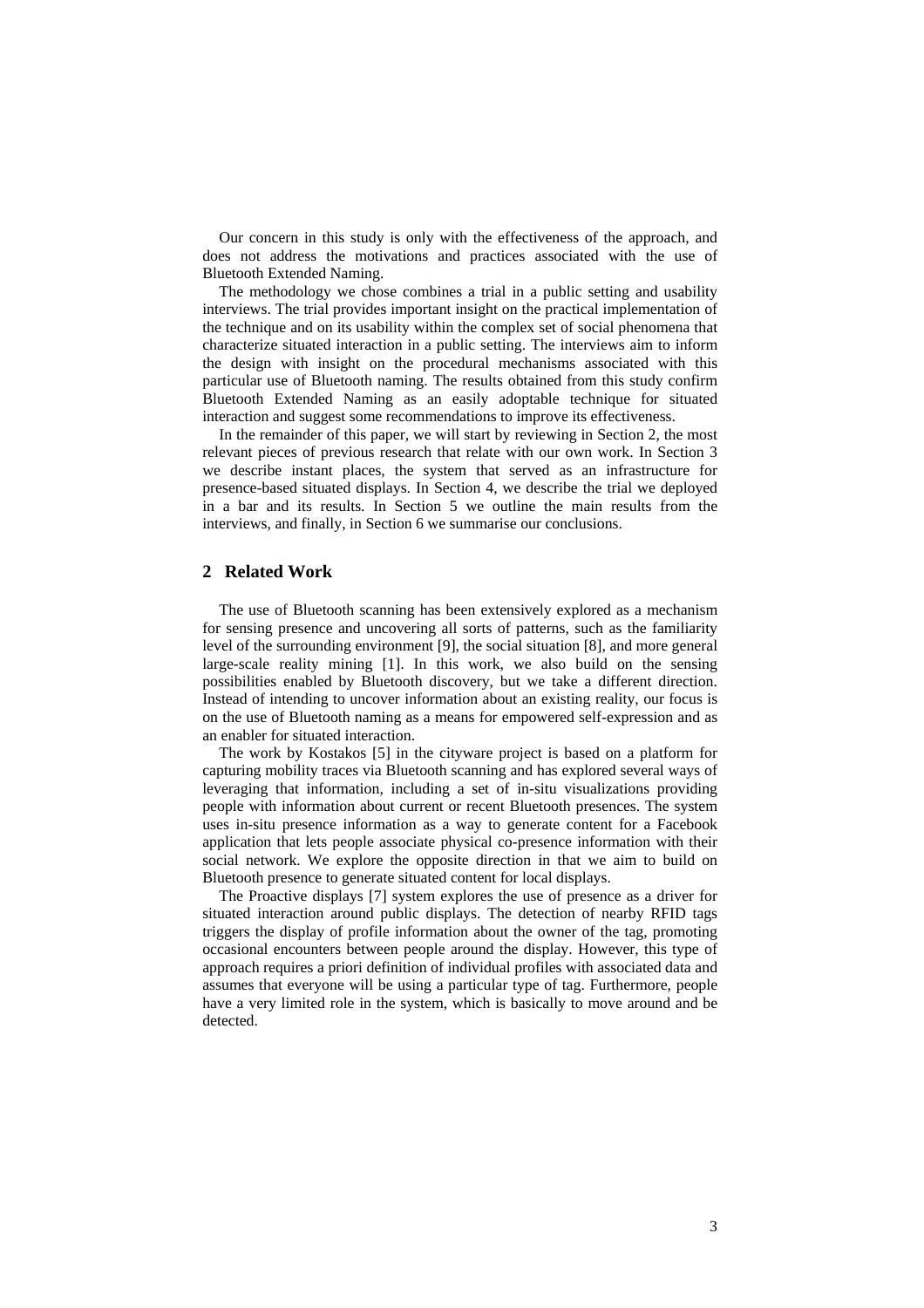The use of commands in short text messages is used by several on-line services that support SMS interfaces. The use of a picoformat [6] enables the codification of simple commands while satisfying the restrictions imposed by text input on mobile phones. Even though there are no standards for this, there some emerging SMS-based dialects to support interaction with mobile services, such as twitter nanoformats [3] and Dodgeball [2] .

# **3 Instant Places**

The instant places system is the infrastructure for presence-based situated displays used in this study. The system displays on a public screen content that is directly or indirectly derived from Bluetooth presence information, including content derived from the presence of commands in Bluetooth names.

# **3.1 Architecture**

The instant places system is composed by one or more Bluetooth enabled computers each connected to a public screen and linked to a central repository.





Information about nearby devices is periodically collected by a Bluetooth scanner and consumed by a situation data model that manages data about the place and present identities. A central repository is used to allow persistent identity information to be recognised across multiple sessions and also to combine information from pervasively distributed data sources, allowing for multiple screens in a large space to share the same presence view. The system does not need any a priori information about people, their profiles, permissions or groups, as all the information in the repository is entirely created from the history of presences.

# **3.2 Bluetooth Extended Naming in instant places**

Support for Bluetooth Extended Naming is an integral part of instant places. With every scanning operation, Bluetooth devices names are parsed in search for commands and their parameters. The syntax used is necessarily simple to comply with the constraints associated with Bluetooth device names. According to specifications, a Bluetooth device name can be up to 248 bytes and should be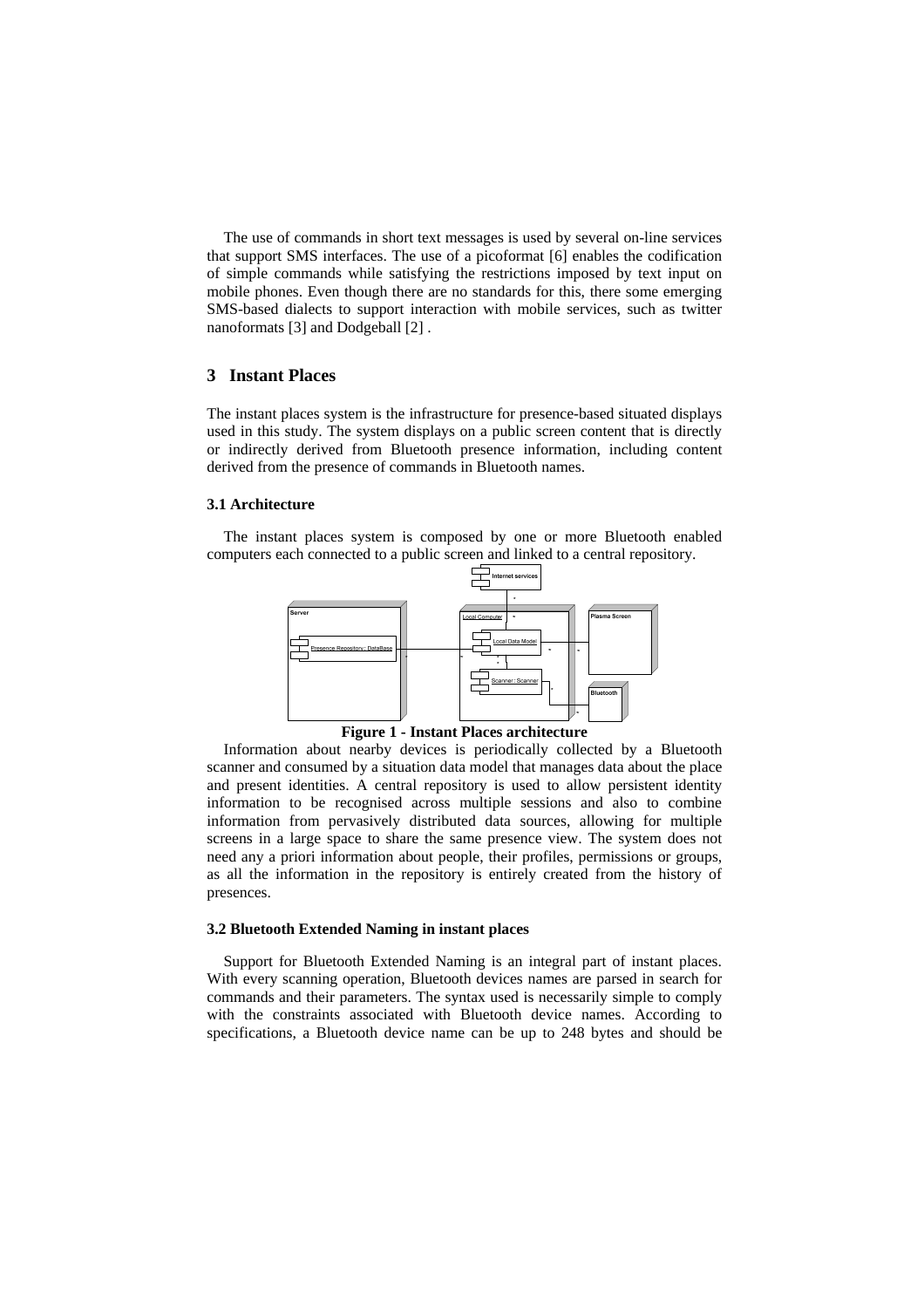encoded based on UTF-8. This means that the maximum number of characters entered at the user interface level will actually vary with the type of characters being used and could be down to 82 characters. However, not all devices can be expected to handle more than the first 40 characters of the Bluetooth device name, and in many cases this may actually come down to the first 20 characters or even less. Additionally, text input on mobile devices suffers from restrictions associated with characters sets that may further restrain the syntax possibilities.

In the version of instant places that was used for this study, there were two types of commands, both defined as a command word followed by ":" and a set of comma separated parameters. The tag command associates multiple tags with the device, and is activated by including in the name the expression "*tag:"* followed by a comma separated list of tags, as in the following example "*my device tag:punk,rock*". The Flickr command associate a Flickr user name with the device and is activated by including in the device name the expression "*flk:"* followed by the flickr user name, as in the following example "*my device flk:JohnSmith*". In both cases, these commands were intended to serve as hints for the display of photo streams obtained from the photo sharing website Flickr.

#### **3.3 Visualisations**

The central functionality supported by instant places is the visualisation on a public display of content that is situationally relevant and mainly driven by Bluetooth presence information, as shown in Figure 2



**Figure 2 ‐ Visualisation created from Bluetooth presences**

The main driver for the visualisation is the real-time information about currently present devices and their names. The periodic scanning of Bluetooth devices generates a continuously changing flow of presence patterns that is visualised on the public display. Each discovered device is represented as a multivariate icon, in which the device name is clearly displayed. If the device name includes any commands, they are removed before the name is displayed. The icon colour is generated when the device was first seen, and is repeated with all subsequent visits to provide some recognition. As a device remains present, a glow starts to build around the respective icon providing a sense of which devices have recently arrived and which ones have been here for while. This use of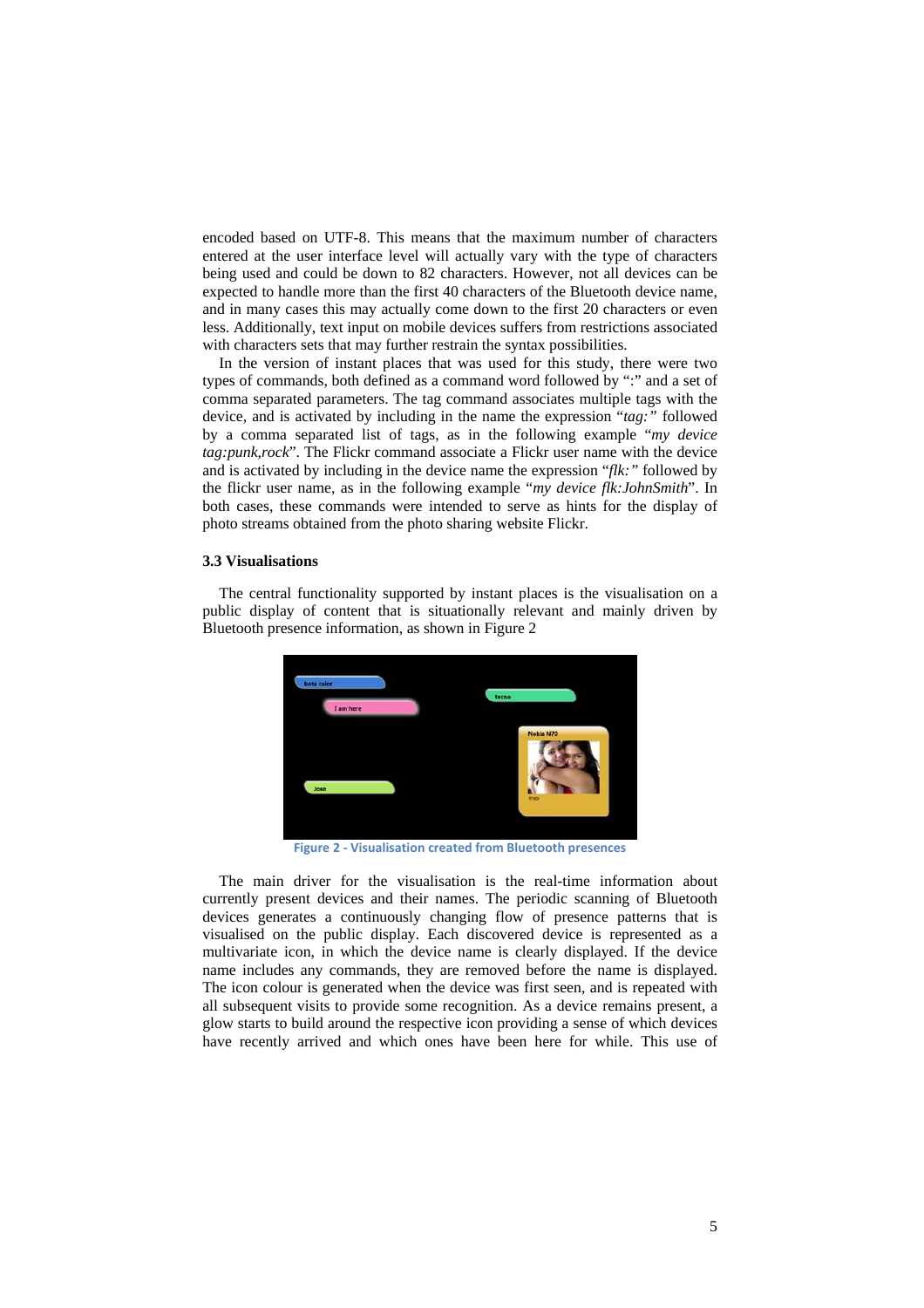Bluetooth names can be classified as an implicit form of interaction in the case of the person who unexpectedly finds his or her name on the display. However, it can quickly turn into an explicit form of interaction when that person changes the device name based on the new meaning created by the visualization on the screen.

These elements, *per se,* guarantee an important base level of content generation and implicit interaction. The dynamic patterns of Bluetooth presence provide an interesting and continuously changing element of situation awareness, and the public display of Bluetooth device names gives them a new meaning and empowers their use. However, they are limited in their ability to produce a continuous flow of enticing content, and that is where extended naming provides the extra level of functionality that invites people to more explicit and engaging forms of interaction. By including tag or flk commands in their device names, people can easily provide seeds that the system uses for selecting further content from Flickr. If a tag is used the display presents photos tagged with that word. If a flickr user name is used, the display presents the respective photo stream. In both cases, photos are displayed directly on the device icon, which expands itself to create space for the photo display. This "situated mashup" manages to combine situated interaction with a global service to generate a continuously changing display of situationally relevant content.

### **4 The trial at the Campus Bar**

The first part of this study was a public deployment of instant places. We chose a bar at the campus of University of Minho that is visited every day by several hundred people that come in for coffee or a quick snack, normally in small groups. There are several peak periods, with the busiest moment being at lunch time, when small meals are served Instant places visualisations were displayed using a 42" LCD screen that was already in the bar and is normally used for watching TV.

Prior to the public deployment of the system, we conducted a silent Bluetooth scanning for four weeks with the sole purpose of obtaining a neutral perspective of the local Bluetooth environment. When the system went public, we distributed leaflets with information about the project and instructions about the use of tags in Bluetooth names. The system used in this study was operational for 3 weeks.

#### **Results**

The overall results of the trial indicate that the proposed techniques were easily and widely adopted as part of situated interactions around a public display. Table 1 compares Bluetooth usage parameters before and after the system was made public. We estimated the total number of visits to the bar based on sales numbers, and we collected from the logs information about how many unique device addresses and unique devices names were seen during these two periods.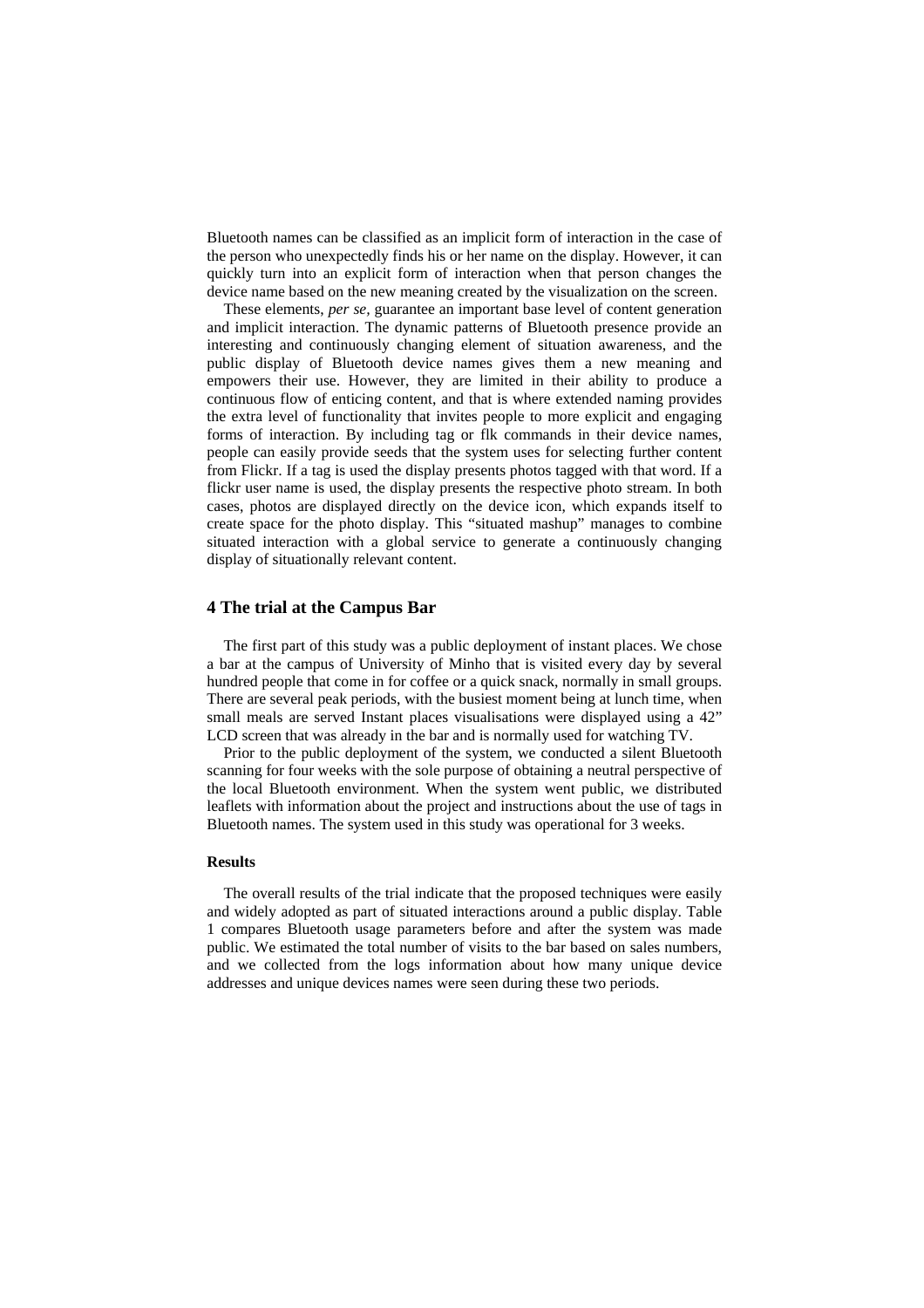**Table 1.** General Bluetooth usage patterns before and after instant places

|                          | Silent Scanning Instant Places |      |
|--------------------------|--------------------------------|------|
| <b>Estimated visits</b>  | 7625                           | 6526 |
| Unique devices           | 365                            | 460  |
| Unique names             | 317                            | 685  |
| % visits with BT visible | 4,7%                           | 7,0% |
| Names per device         | 0.9                            | 1,5  |
| Names with commands      | n.a                            | 112  |

Even though no effort was made to recruit users, these numbers show a strong effect of the system on Bluetooth presence and naming patterns. There was a significant increase in the percentage of visitors that were visible for Bluetooth discovery (from 4,7% to 7.0%), suggesting that a significant number of people made their device visible specifically for this purpose. Prior to instant places, there were more devices than device names, which can be justified by the existence of many devices using their default names. During the operation of the system, the average number of names per device raised to 1,5. Since there were no name changes during the initial period of silent scanning, it is sensible to conclude that all those changes were induced by the system. Regarding extended naming, there were 112 names that included tag commands. We analysed those names where tags were used to uncover any difficulties in the use of commands. The results are summarised in Table 2.

**Table 2.** Problems with the use of tag commands

| Problem                                | Type         | Occurrences |
|----------------------------------------|--------------|-------------|
| Names with space after tag:            | Syntax error |             |
| Names with space between multiple tags | Syntax error |             |
| Names without space before tag:        | Syntax error | ว           |
| Names only with tags                   | Ambiguous    | n           |
| Names with tag: but no tag specified   | Ambiguous    |             |
| Names with tag: repeated               | Ambiguous    |             |

There were 16 cases (14,2% of those who tried to add tags to their name) with at least one syntax error that prevented the successful indication of tags. In 5 of those errors, the same name was observed with the correct syntax, indicating that after a first failed attempt, 5 people managed to somehow correct their mistakes and produce valid tags, lowering the failure rate to 9,8%.There were also 9 ambiguous names that albeit not necessarily incorrect were not anticipated in our definition of the name rules. In 6 of them, the tag command was the name. This was not properly parsed because we were using the first word of the name as an identifier that was not considered for command parsing. In 2 names there were not tags specified, even though the "*tag:*" expression was present. Interestingly, this may not have been an error, but an emerging strategy for facilitating at a later point the recollection of the tag syntax, or reducing the input needed for adding new tags. One name had the "*tag:*" expression repeated, which in our current parser would ignore the second expression.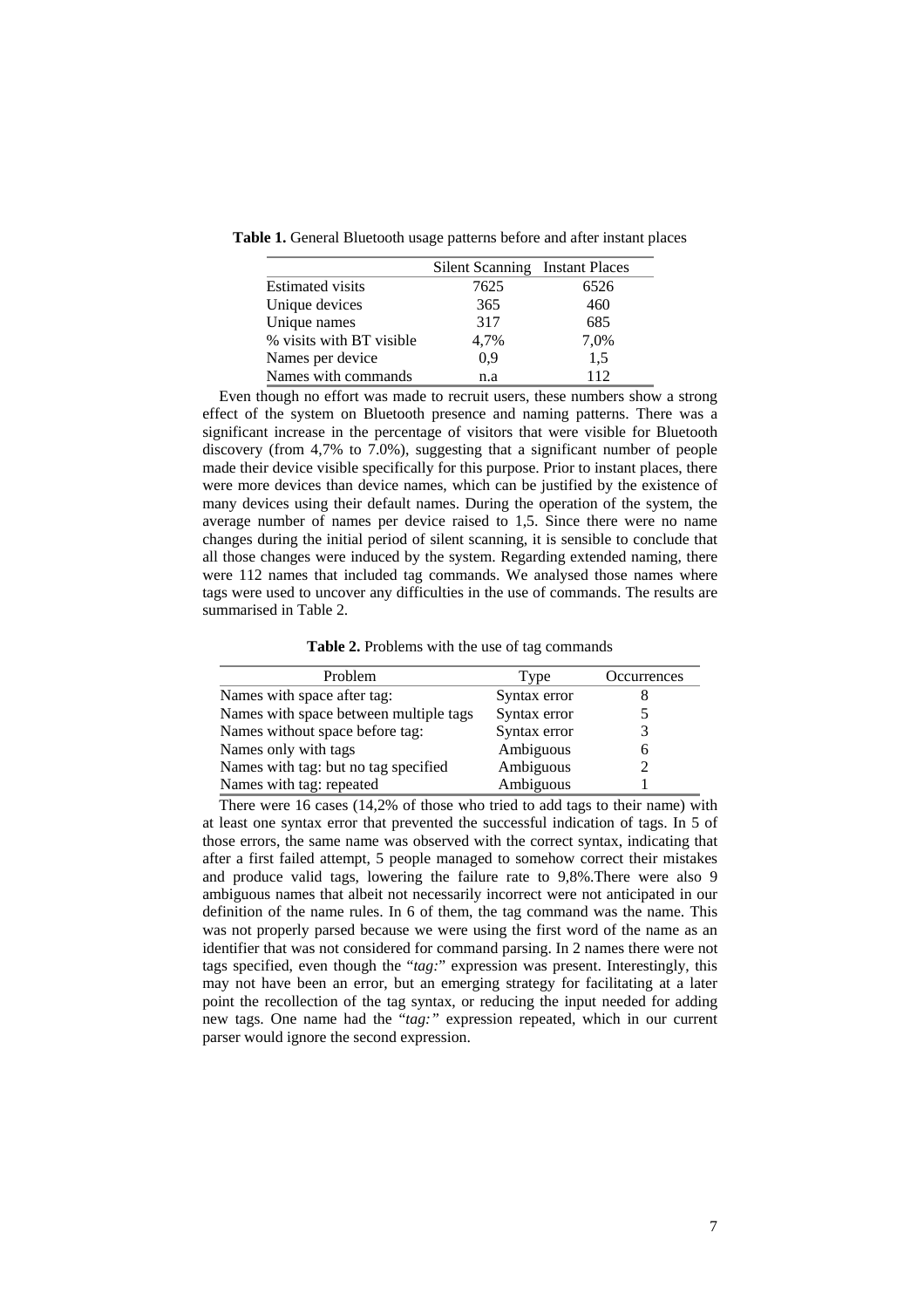# **5 Usability Interviews**

The second part of this study was a series of interviews with mobile phone owners to evaluate the performance in the execution of tasks related with Bluetooth naming and uncover any limitations or suggestions related with the use of Bluetooth Extended Naming. We conducted interviews with 40 participants (26 male and 14 female), aged between 15 and 28 who said to have had some type of Bluetooth usage before. The interview was divided in two distinct parts: a survey on Bluetooth naming practices that was answered by all the participants; and set of 5 tasks related with Bluetooth naming that were executed by 12 of the participants. The tasks were executed with the participants own phones, and the objective was to measure performance and highlight any factors that could affect their execution.

#### **Results**

The first group of questions was about the visibility mode used in the Bluetooth device. 47% of the responds indicated always having their Bluetooth inactive or invisible. 41% responded that they occasionally had their device visible, 8% that they frequently had their device visible and 3% that they always had their device visible. The reasons for not being visible were most of all related with fears of attacks on the personal device, such as the possibility of infection by virus. Many people also mentioned a possible loss of privacy and saving energy (many respondents seemed to be aware of the consequence of Bluetooth on battery life). The reasons for activating Bluetooth and making it visible, were essentially sharing content (72%) and device pairing (20%). Some people specifically mentioned making use of "temporary visibility", a feature available in some devices that allows visibility to be activated only for a limited period of time.

Regarding Bluetooth naming practices, participants were asked how often did they change their Bluetooth device name. The vast majority answered that they rarely changed their name (61%) or even that they had never changed their device name (31%). Only 8% reported changing their device name occasionally or frequently. On average, participants indicated being able to write device names with 31 characters on their mobile phone, with 16 being the minimum and 65 the maximum.

In the second part of the interview, participants were asked to perform the following 5 tasks:

T1– Change the current activation state of their Bluetooth device.

T2– Change their device name (new name had to be realistic)

T3– Introduce a command in the device name (CMD:activate)

T4–Introduce a command with two parameters (CMD:activate,num)

T5– Introduce 2 commands, each with a parameter (CMD:activate CMD:ready)

The graphics in Figure 3 summarises the performance results.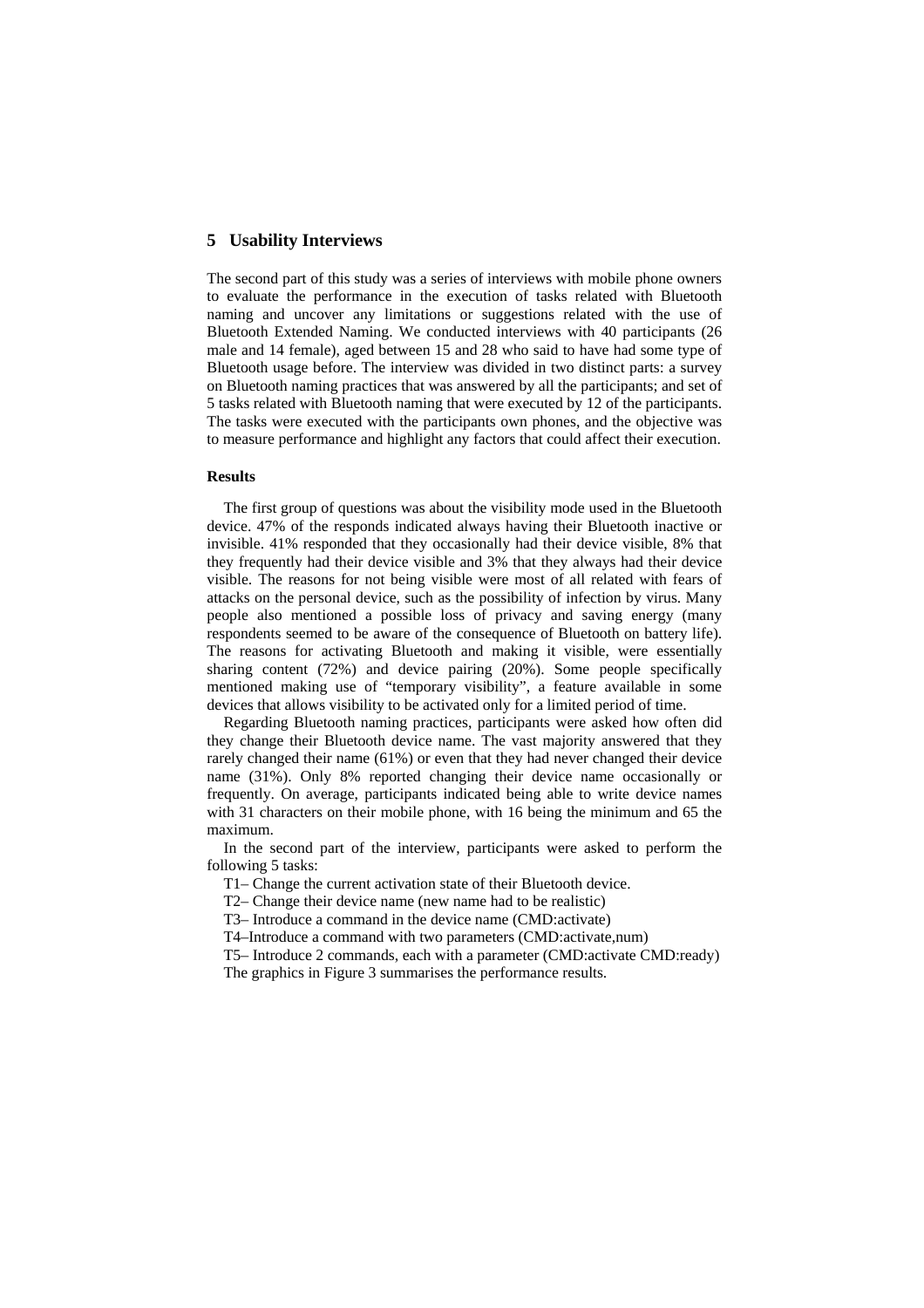

**Figure 3 - Min, 1st Quartile, 3rd Quartile and Max times for task execution** 

Results for tasks 1 and 2 indicate a generally good performance in the most basic operations of activating/deactivating Bluetooth (T1) and changing device name (T2). Particularly good results were obtained by participants with speed dial functionality already associated with Bluetooth activation/deactivation. These are tasks that can be easily and quickly achieved, even while on the move. The introduction of commands in device names (T3,T4 and T5) takes too long to be something that the average user would do without some disruption to other tasks. However, the average duration (about 30 seconds) is perfectly suitable for someone not immediately involved with other tasks, and these were tasks that people were doing for the first time. One of the participants was not able to complete tasks 3, 4 and 5 because his device did not support whitespaces as part of the name.

Participants also made some suggestions on how to improve the performance of these tasks, such as using only lower case letters and replacing the use of the ":" character by the dot character ".", more easily accessible on most mobile phones.

### **6 Conclusions**

Based on results of the interviews and the trial, we can now re-address our two main research questions and discuss what we have learned from this study.

The first question aimed to investigate the extent to which Bluetooth naming can be used effectively as a mechanism for communicating commands for situated interaction. The overall results show that there are no significant limitations for a widespread adoption of Bluetooth Extended Naming as a technique for situated interaction. The deployment of the trial has highlighted the high adoption rates that these techniques can have. Even without any active recruitment, a very significant number of people decided to try it. From those who have tried it, less than 10% seem to have been unable to achieve their purpose due to syntax errors. The results from the interviews also show that for most devices there are no significant limitations and that for most people the proposed operations can be executed within reasonable periods of time, even without any previous training.